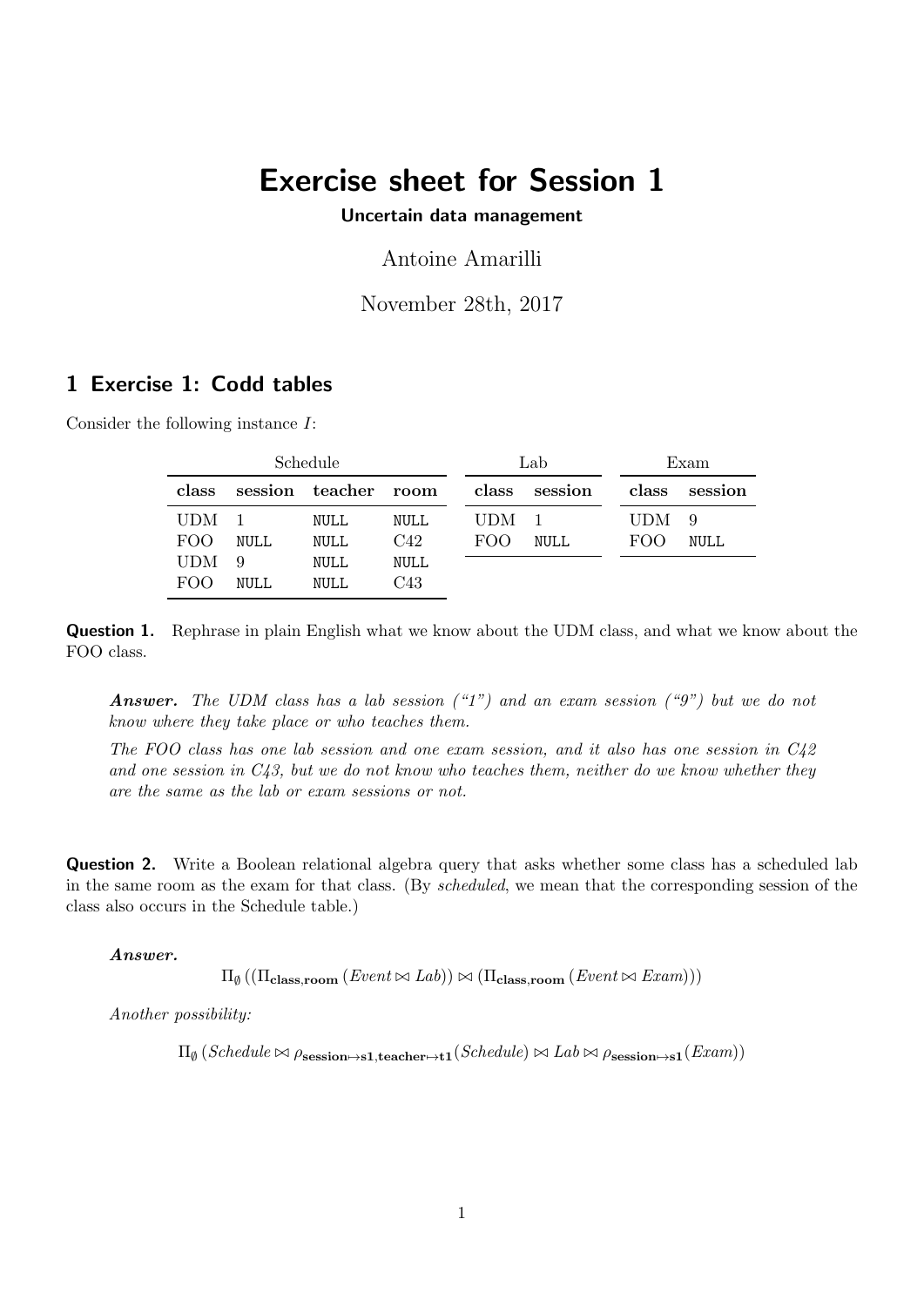**Question 3.** Is this query *possible* on the instance? If yes, what is an example of a possible world where the query evaluates to true?

Answer. The query is possible and an example possible world is obtained by mapping all NULLs to " $a$ ".

**Question 4.** Is this query *certain* on the instance? If no, what is a counterexample possible world?

Answer. The query is not certain and a counterexample possible world is obtained by mapping all NULLs to different values, all of which do not occur in the instance.

Question 5. Consider the constraint that says that whenever a class has a scheduled lab then it has a scheduled exam with the same teacher (but possibly in a different room).

Is there a possible world that satisfies this constraint? Do all possible worlds satisfy this constraint?

Answer. Use the same worlds as for Questions 3 and 4.

Question 6. Replace three pairs of NULLs by named NULLs to obtain a v-table where the constraint is always respected.

Answer. The following is a solution:

| <i>Schedule</i> |                   |                      |             | Lab        |               | Exam       |                   |
|-----------------|-------------------|----------------------|-------------|------------|---------------|------------|-------------------|
| class           |                   | session teacher room |             |            | class session | class      | session           |
| <i>UDM</i>      |                   | $NULL_1$             | <i>NULL</i> | UDM 1      |               | <b>UDM</b> | $\overline{g}$    |
| <i>FOO</i>      | <b>NULL</b>       | $\mathit{NULL}_4$    | C42         | <i>FOO</i> | <i>NULL</i>   | <i>FOO</i> | NULL <sub>3</sub> |
| <b>UDM</b>      | 9                 | $NULL_1$             | <i>NULL</i> |            |               |            |                   |
| <i>FOO</i>      | NULL <sub>3</sub> | $\mathit{NULL}_4$    | C43         |            |               |            |                   |

### 2 Exercise 2: v-tables and c-tables

Consider the following instance of a v-table:

| Schedule          |                |                      |                   |  |  |  |
|-------------------|----------------|----------------------|-------------------|--|--|--|
| class             |                | session teacher room |                   |  |  |  |
| <b>UDM</b>        |                | $NULL_1$             | NULL <sub>2</sub> |  |  |  |
| NULL <sub>3</sub> | $\overline{2}$ | $NULL_1$             | NULL <sub>4</sub> |  |  |  |
| FOO               |                | John                 | NULL <sub>2</sub> |  |  |  |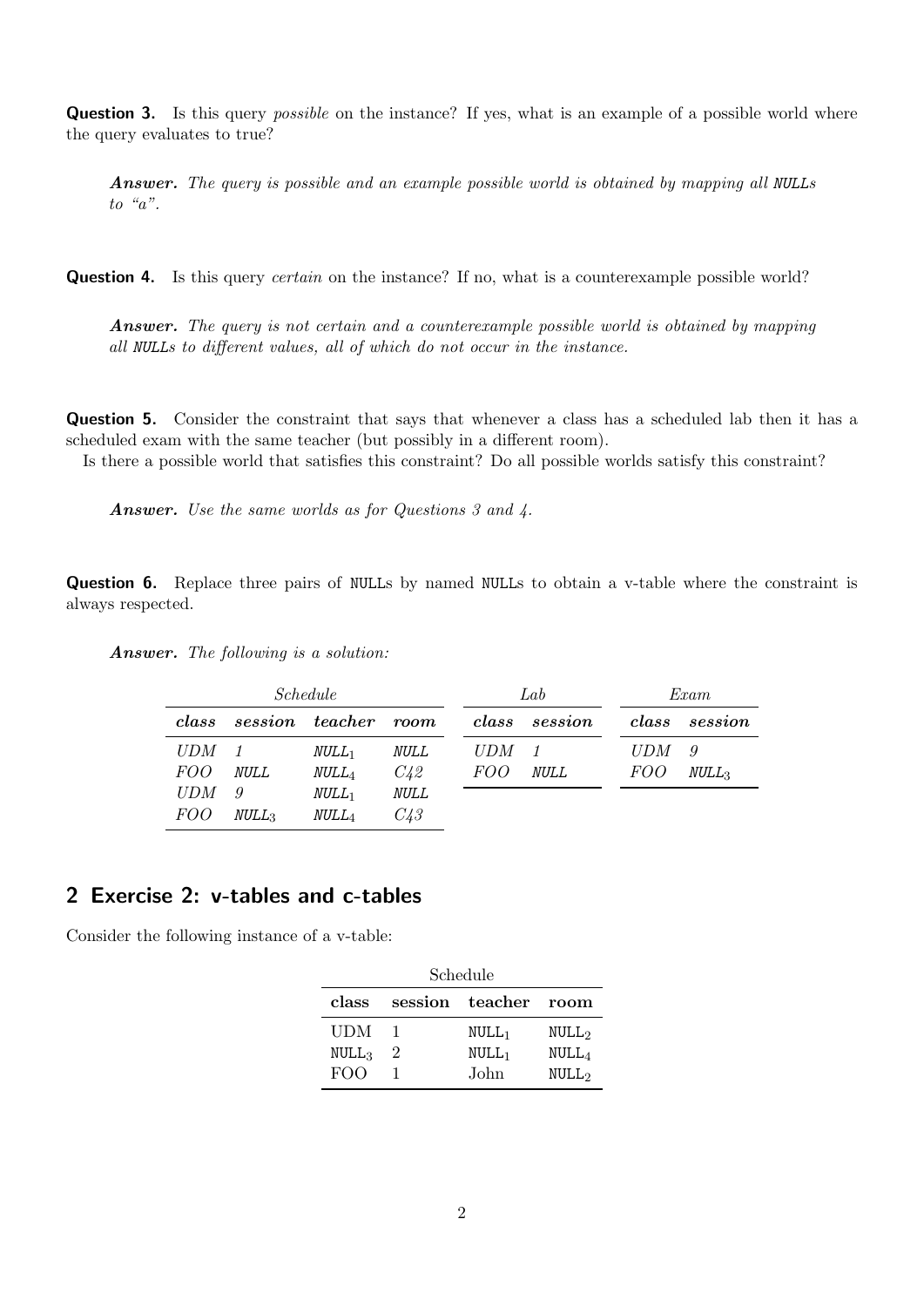Question 1. What is this relation saying in plain English?

Answer. There is a class UDM that has a first session, and a class FOO that has a first session in the same room. Further some class has a second session and its teacher is the same as that of the first session of the UDM class.

**Question 2.** Write a query  $Q_1$  in the relational algebra that returns the triples of a class class and two sessions  $s_1 < s_2$  such that  $s_1$  and  $s_2$  are sessions of *class* that have the same teacher.

#### Answer.

 $\sigma_{s1\leq s2}$  ( $\rho_{session\rightarrow s2}$  ( $\Pi_{class,session,s1}$  ( $\rho_{room\rightarrow r1,session\rightarrow s1}(Schedule) \bowtie Schedule))$ )

**Question 3.** Evaluate  $Q_1$  on the instance to obtain a c-table  $R_1$ .

Answer. The result is:

| $\,class\quad s1\quad s2$ |  |                                                                                                   |
|---------------------------|--|---------------------------------------------------------------------------------------------------|
|                           |  | $UDM$ 1 2 $NULL_3 = "UDM"$                                                                        |
|                           |  | $FOO \quad 1 \quad 2 \quad \text{NULL}_3 = \text{``FOO''} \wedge \text{NULL}_1 = \text{``John''}$ |

**Question 4.** Write an analogous query  $Q_2$  that returns the triples of a class and two sessions  $s_1 < s_2$  of the class that take place in the same room (but may have different teachers).

Answer. Replace room  $\mapsto$  r1 by teacher  $\mapsto$  t1 in  $Q_1$ .

**Question 5.** Evaluate  $Q_2$  on the instance to obtain a c-table  $R_2$ .

Answer. The result is:

| $class$ $s1$ $s2$ |  |                                                                                                 |
|-------------------|--|-------------------------------------------------------------------------------------------------|
|                   |  | $UDM$ 1 2 NULL <sub>3</sub> = "UDM" $\land$ NULL <sub>3</sub> = NULL <sub>4</sub>               |
|                   |  | $FOO \quad 1 \quad 2 \quad \text{NULL}_3 = \text{``FOO''} \wedge \text{NULL}_3 = \text{NULL}_4$ |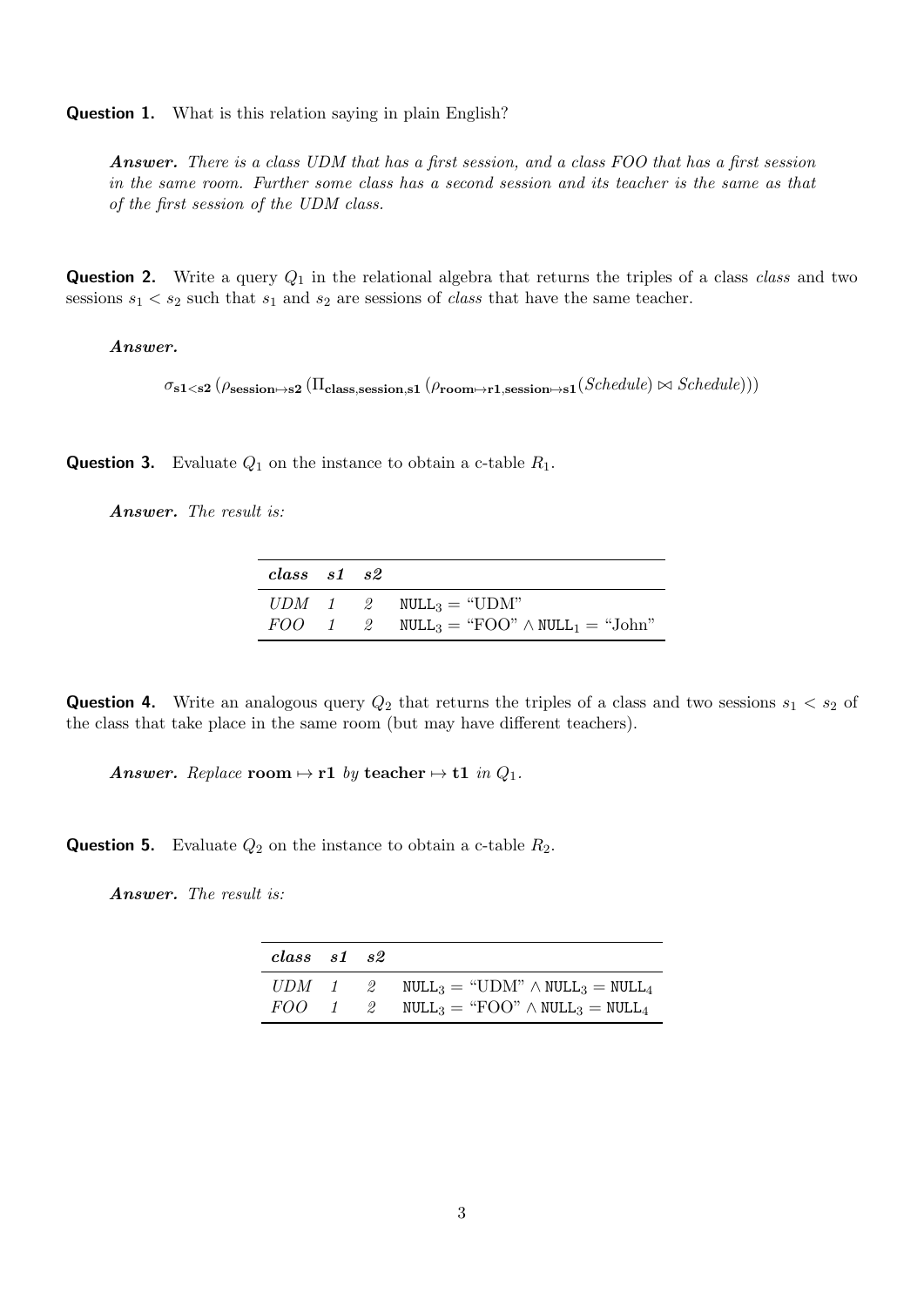**Question 6.** Compute a c-table representation of the union R of  $R_1$  and  $R_2$ .

Answer. The result (after Boolean simplifications) is:

| $class$ $s1$ $s2$ |  |                                                                                                                                        |
|-------------------|--|----------------------------------------------------------------------------------------------------------------------------------------|
|                   |  | $UDM$ 1 2 $NULL_3 = "UDM"$                                                                                                             |
|                   |  | $FOO \quad 1 \quad 2 \quad \text{NULL}_3 = \text{``FOO''} \wedge (\text{NULL}_1 = \text{``John''} \vee \text{NULL}_3 = \text{NULL}_4)$ |

**Question 7.** How many rows may the possible worlds of  $R$  have?

**Answer.** The possible worlds may be empty (if  $NULL_3$  is neither "FOO" nor "UDM"), or may contain a single tuple (for instance if  $NULL_3$  is "UDM"). The possible worlds cannot contain two different tuples, because we cannot have both  $NULL_3 = "UDM"$  and  $NULL_3 = "FOO".$ 

### 3 Exercise 3: Boolean c-tables

Consider the following instance:

| Classes      |          |         |                   |  |  |  |
|--------------|----------|---------|-------------------|--|--|--|
| session      | date     | teacher | room              |  |  |  |
| 2            | Nov 28   | Antoine | C <sub>0</sub> 17 |  |  |  |
| 3            | Dec 5    | Antoine | C47               |  |  |  |
|              | Dec $12$ | Silviu  | C47               |  |  |  |
| $\mathbf{5}$ | Jan 9    | Silviu  | C47               |  |  |  |
|              | Jan 16   | Silviu  | C47               |  |  |  |

Consider the following uncertain Boolean events:

- $x_1$ : Room C47 collapses. All UDM classes in room C47 must be canceled.
- $x_2$ : D&K students accept to return from vacation. If this does not happen, all UDM classes in January are cancelled.
- $x_3$ : Silviu wins the lottery and escapes to the Bahamas. All of Silviu's classes must be canceled.

Question 1. Annotate the rows of the instance to make a Boolean c-table that describes the correct outcome depending on the value of the events.

| Answer. |              | Classes       |                          |          |                                       |  |  |
|---------|--------------|---------------|--------------------------|----------|---------------------------------------|--|--|
|         | session date |               | <i>teacher room</i>      |          |                                       |  |  |
|         | 2            |               | Nov 28 Antoine C017      |          |                                       |  |  |
|         | 3.           |               | $Dec\ 5$ Antoine $C_4$ 7 |          | $\neg x_1$                            |  |  |
|         |              | Dec 12 Silviu |                          | $C_{4}7$ | $\neg x_1 \wedge \neg x_3$            |  |  |
|         | $\mathbf{5}$ | Jan 9 Silviu  |                          | $C_{4}7$ | $\neg x_1 \wedge x_2 \wedge \neg x_3$ |  |  |
|         | 6            | Jan 16 Silviu |                          | C47      | $\neg x_1 \wedge x_2 \wedge \neg x_3$ |  |  |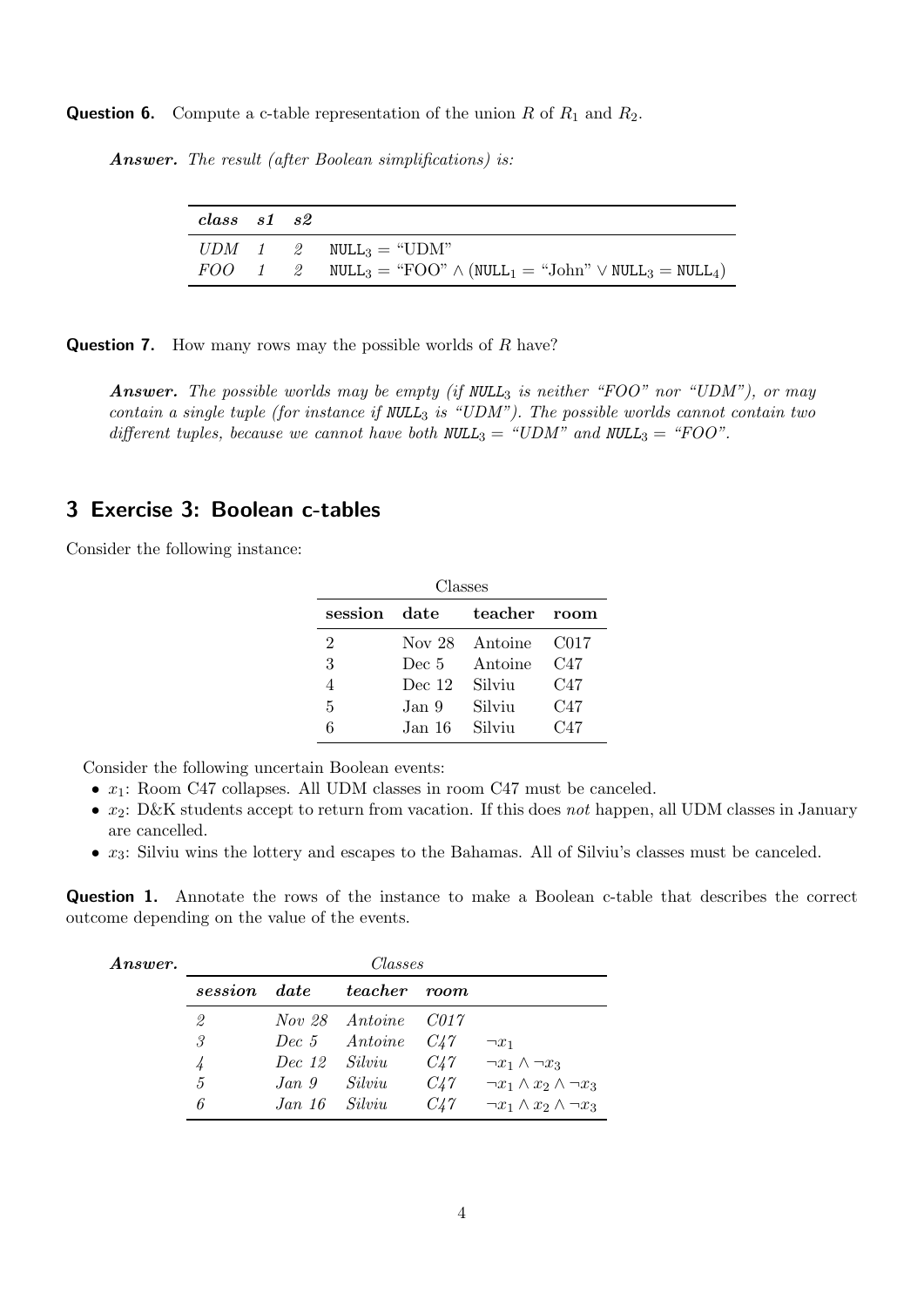**Question 2.** How many possible worlds does the table have?

Answer. There are four possible worlds.

Optional justification: Indeed, we observe that sessions 5 and 6 have the same condition, tuple 2 is always present, and the following implications hold:

- the condition of tuple 5 implies that of tuple  $\lambda$
- the condition of tuple 4 implies that of tuple 3
- the condition of tuple 3 implies that of tuple  $2$

Hence, for any possible world, its set of tuples is a prefix of the initial set, so it is uniquely defined by the last tuple of the world (which may be either 2, 3, 4, or 6).

Now, we observe that these four possible worlds can actually be obtained; for instance, we can use the following valuations:

- $\{x_1 \mapsto 1, x_2 \mapsto 0, x_3 \mapsto 0\}$ :
- $\{x_1 \mapsto 0, x_2 \mapsto 0, x_3 \mapsto 1\}$ ;
- $\{x_1 \mapsto 0, x_2 \mapsto 0, x_3 \mapsto 0\};$
- $\{x_1 \mapsto 0, x_2 \mapsto 1, x_3 \mapsto 0\};$

**Question 3.** Using only two Boolean variables x and y, create a different Boolean c-table on the same rows that describes the same set of possible outcomes.

**Answer.** We number each possible world in binary. For brevity, we only write the session column when writing out possible worlds:

| 00      |          | 01      |              | 10      |          |                             |                      |
|---------|----------|---------|--------------|---------|----------|-----------------------------|----------------------|
| session | $\ldots$ | session | $\sim 100$ . | session | $\ldots$ | session                     | $\sim$ $\sim$ $\sim$ |
|         | $\cdots$ | 2       | $\cdots$     | 2       | $\cdots$ | ↩                           | $\cdots$             |
|         |          | 3       | $\cdots$     | 3       | $\cdots$ | $\mathcal{S}_{\mathcal{S}}$ | $\cdots$             |
|         |          |         |              |         | $\cdots$ |                             | $\cdots$             |
|         |          |         |              |         |          | Ð                           | $\cdots$             |
|         |          |         |              |         |          | 6                           | $\cdots$             |
|         |          |         |              |         |          |                             |                      |

We now write, for each tuple (again denoted by its **session** value), the possible worlds where it occurs:

| 2  | 00 | 01 | - 10 | -11 |
|----|----|----|------|-----|
| 3. |    | 01 | 10   | -11 |
|    |    |    | 10   | 11  |
| 5  |    |    |      | 11  |
| ĥ  |    |    |      | 11  |

We now introduce our two variables,  $x$  and  $y$ , which we will use to code the choice of possible worlds. Intuitively, x codes the choice of the most significant bit of the possible world number (written in binary), and y codes the choice of the least significant bit. This allows us to write the condition of each tuple (again denoted by its session value):